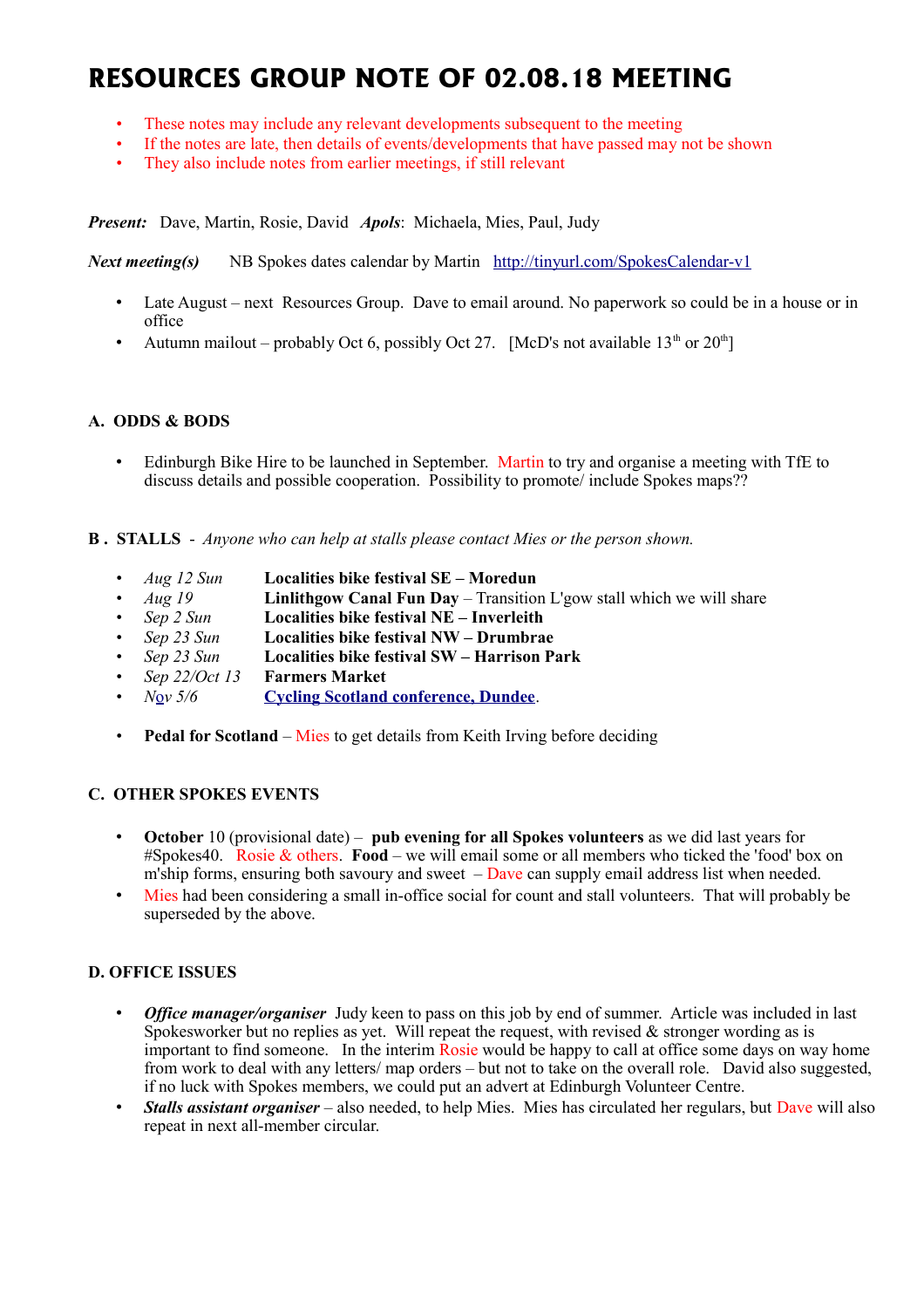# **E. SPOKES PUBLIC MEETINGS** [twitter hashtag #SpokesMtg]

- *"Cycling for All Diversity Rules!!"* i.e. cycling for all ages, abilities and backgrounds. Diversity of age, gender, ethnicity. Martin organising.
	- Provisionally Nov 15
	- QA Chair Cllr David Key declined due to serious family illness, so is stepping down as Cycling Champion. Martin has asked Alison Johnstone MSP instead.
	- Aiming for a panel of say 6-8 people, each to speak for *strictly* 5 mins max, e.g. some/all of these...
		- Ageing Well
		- $CWA$  (Cycling Without Age) this caters for people no longer able to cycle at all
		- A school 6th year? [*Later* Dave spoke to Mark Symonds, Council schools AT officer, who may be able to find someone]
		- ABC (all-abilities)
		- Bike for Refugees
		- Toddlers (Bike Stn project?)
		- Edinburgh Bike Belles or Woodland Women better?
		- A relevant councillor ask Cllr Brown to speak on how e-bike enabled him to return to cycling after many years.
	- Hopefully we would also have a **Bulletin centre page supplement** on this subject Martin discussed with **ELREC**, Edinburgh & Lothians Regional Equality Council, but they don't have the capacity. Dave asked David Gardiner if he would put it together if we obtained the material from the groups, but too busy & away at that time. Dave to email relevant members.
- **F. SPOKES MAPS** [apols various Dave actions here postponed due to campaigning priorities]
	- **Map edition dates** now on website
	- **Edinburgh** (2016) Future big problems about what base map to use. Joe said Ed Uni social history map (MESH) may be an option – Joe has contacted David Langworth of maps group. Also, former spokes member Nick McWilliam, OpenStreets specialist, keen to discuss if that can be used as base.
	- **East Lothian** (2017) on Polyart paper.
	- West Lothian (2018) New map now here, water & tear-resistant. Dave organised publicity via WL councillor Kirsteen Sullivan – Peter & Ross attended. Dave to do website article once receives photos.
	- **Midlothian** (2015) Now our only map on traditional paper.
	- **Glasgow 3rd edition** (2016) developed by Spokes & Go-Bike, 12500 copies paid for by council, free (on ordinary paper) from Glasgow Council, but now exhausted. Mies spoke to Glasgow Transport convenor, Cllr Anna Richardson, who would like new edition. Informal discussion held at public meeting – David Gardiner potentially interested in coordinating. Ian says the map side is held by XYZ who he thinks could easily update it, and David would do the front side. Ian to draw up and circulate a draft letter to Cllr Richardson suggesting a meeting with her, David and anyone else who can make it (+ someone from GoBike – Ian suggests Andy Preece)
	- **Shops sales initiative** Paul had suggested we write to all bike shops with free sample map and order form. Maps group agreed. Peter is to contact bike shops in WL, with help from Eric Ingram. David points out that Pedal Power, West Calder is a big shop with wide-area custom.
	- **Surplus maps 1. Edin**: Mies organised distribution to schools etc, still 100 or so left Dave will speak to Mark Symonds. **2. E. Lothian** ~100 spares of old edition. Dave to tweet to schools as in Midlothian; Judy will be distribution contact for both maps. Would be useful to keep a note of what they will be used for. **3. W.Lothian** Mark Symonds (deals with schools in West Edinburgh) has taken 300 & bought 10 new for the 10 Edin schools in the map area, for educational use. Katie Robins (Sustrans West Lothian I-Bike officer) & Cllr Sullivan both interested in doing same for West Lothian schools, but Peter has pulped the remaining boxes of WL maps.
	- **Maps history**. Now have archive copies at least one of all Edinburgh and Lothians maps. Martin scanned all covers. Ian and Tim producing documents on map history, Dave to add pictures then go to website.

## **G. TRAFFIC COUNTS**

- Next count November?
- Discussed a one-off Princes St/ George St count, to help in our comments on CCWEL and City Transformation. Dave to ask Barbara if interested in being involved re organising volunteers and working on the details with Pl Gp, c/o Martin.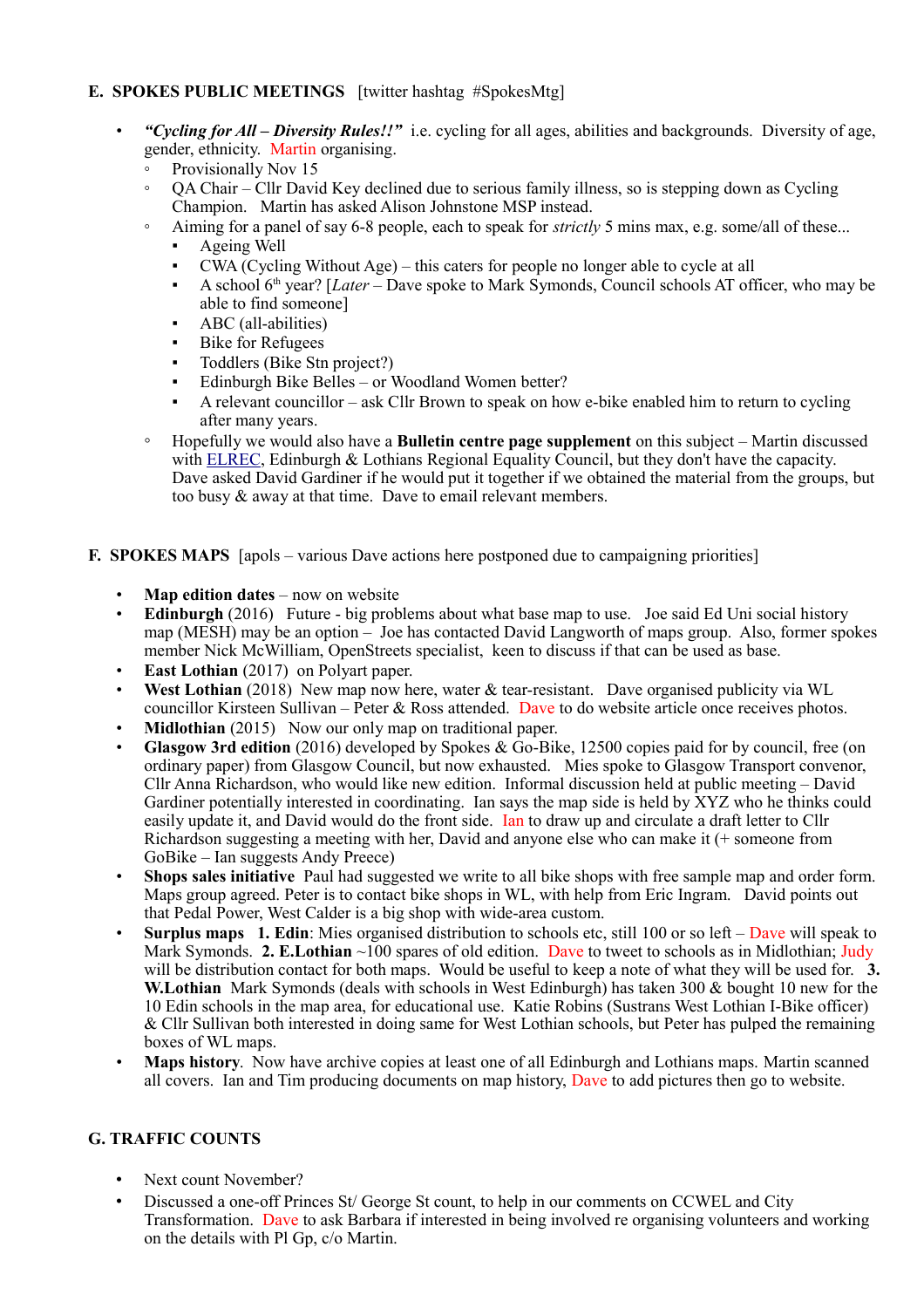# **H. COMPETITIONS**

- **2017 'Low Cost Improvement'** Cllr Chas Booth motion instructs Edinburgh Council Locality officers to consider list – report expected at next Transport Cttee.
- **2018 'My Cycling Transformation'**  *What made the biggest positive difference to your cycling life in the last few years?* Any kind of change - infrastructure, equipment, advice, example, etc. **Closing date** September 2. Five entries received so far.
	- **Prizes as below** prizes must be valid at least until end 2018. Prize in office (to check). Prize confirmation by email (Emails have been copied to Dave).
	- Dave ScotRail; EdFoC (urban arrow day hire); Laidback (recumbent tour)
	- Judy Sustrans maps; Boardwalk cafe
	- Mies Bike Coop voucher; Camera Obscura [2 fam ticket prizes]; Kalpna voucher
	- Rosie Filmhouse
	- David Harts Cyclery [1 week e-bike hire]; Grease Monkey [2 Norm services].
	- Dave to do website article soon, this then to be tweeted, facebook, etc. Will email past winners nearer the time if necessary.
	- Outside judge Dave has emailed Cllr Scott Arthur. If no, will ask Kirsty Lewin.

## **J. SHOPS / SUPERMARKETS PROJECT**

- **Project documents** all at [spokes.org.uk](http://spokes.org.uk/) : documents : spokes projects : supermarkets or click here [www.spokes.org.uk/documents/papers-documents/supermarkets-project.](http://www.spokes.org.uk/documents/papers-documents/supermarkets-project) Email address [shopsproject@spokes.org.uk](mailto:shopsproject@spokes.org.uk) goes to Michaela and Dave.
- **Leaflet feedback.** Our leaflet aiming to persuade shop managers *why* and *how* to provide good bike parking and access went to all members in Feb mailout, but little feedback so far – just on Lidl Craigmillar and Prestonpans. Reply from Lidl Scotland HQ, but rather skimpy. Reminder in Spokesworker, sent to all members, but hasn't brought further feedback. Can also consider promoting via twitter & facebook.
- Michaela to look at earlier survey results then to try contacting relevant store regional managers, in the hope one can be persuaded to do an exemplary project covering some or ideally all of their stores. And/or follow up the rather obscure Lidl reply.

#### **K. 40TH ANNIVERSARY – 2017** Twitter hashtag #Spokes40 Materials online [here.](http://www.spokes.org.uk/documents/odds-and-ends-may-be-exciting/spokes-history/)

- **Council reception photo** Bryce has printed the 'school photo' of all those present, using long-life ink and paper, which we hope to frame and hang on office wall.
	- **Including list of names in the picture**. Dave circulated B/W photo and has now identified all but 2 people. Mies has supplied list of those who said would attend, Dave to check against known names.
	- Bryce advises best approach is to ask framer to cut 3 spaces in the frame backing one each for a title, the picture and the list of names. Dave has sent Judy the framers recommended by Leo for good job at reasonable cost. Possibly alternative is to list names in a separate frame.

#### **L. MOTORIST AWARENESS CAMPAIGNS**

- **Bike Alert Video & leaflet** at [www.spokes.org.uk/videos.](http://www.spokes.org.uk/videos) Leaflet taken to driving schools etc, and supplied 15,000 to PC Dominic Doyle for the #OpClosePass Scotland rollout. Martin spokes to DD recently – the leaflets still being used by police and much appreciated.
- **Young Driver events**. Martin organising has a good pool of helpers now from past events, which also have brought good interaction/ contacts with police, bus, tram staff. However, a stall not productive – better just to hand out the leaflets and do a presentation. For 2018...
	- WL Aug 28-30, at Inveralmond High School
	- ML Oct 29-30 to run events at 4 schools, as in 2017. Michaela and Robert Simpson will handle this.
	- Edinburgh Oct 1-4, at Corn Exchange as usual
	- EL Aug 29, Brunton Theatre 2 events to be held on the one day.
	- Dave can supply local member email list if Martin needs this at any of the venues. (e.g. to help with leafleting)